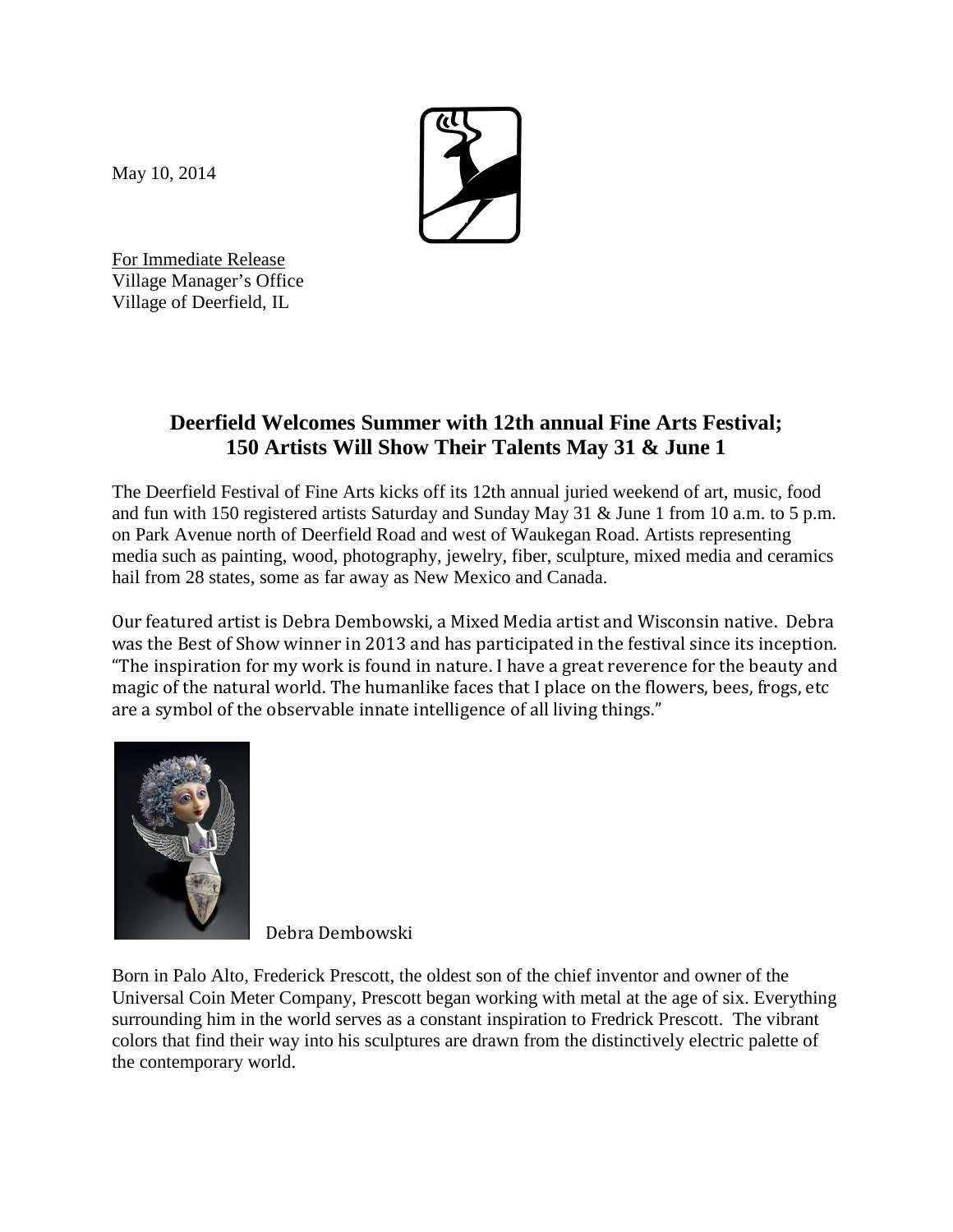



Frederick Prescott

Our final featured artist, Lisa Williams is from our own hometown, Chicago. "My work encompasses all aspects of jewelry making. Each piece is a unique hand fabricated design from silver flat sheet and wire with emphasis on comfort of wearability and elegance. My designs boast an urban flair, characterized by delicate and intricate textures and wire patterns, leafy designs and unusual gemstones. "



Lisa Williams